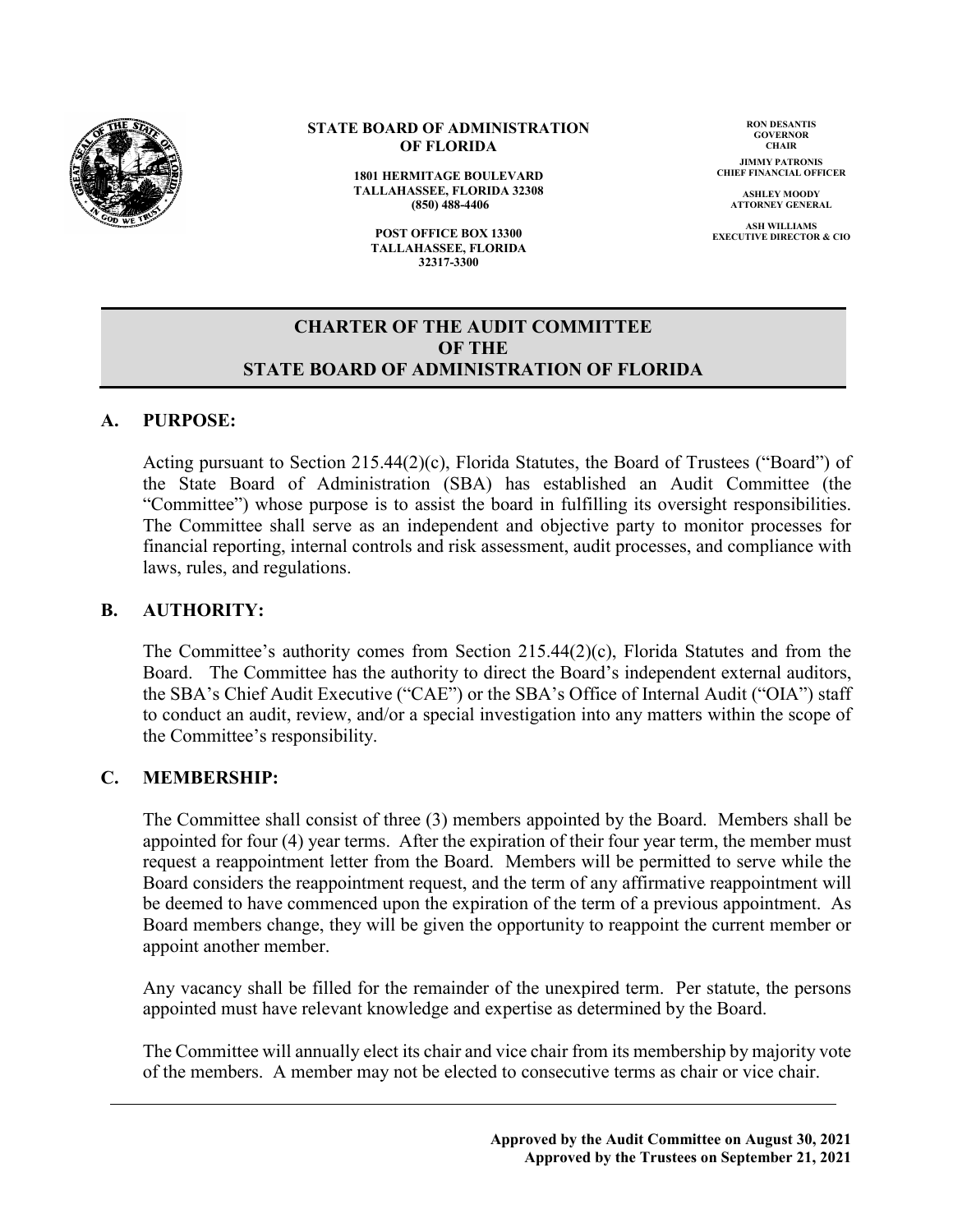Each Committee member will be independent and free from any relationship that, in the opinion of the Board, would interfere with the exercise of his or her independent judgment as a member of the Committee and will be required to complete an annual independence statement.

# **D. MEMBERSHIP QUALIFICATIONS:**

The Committee members are appointed by the Board pursuant to Section 215.44(2)(c), Florida Statutes. At the time of his or her appointment, each member shall be independent and financially literate according to the following standards:

- 1. Each member must meet the independence requirements of the United States Securities and Exchange Commission (SEC) with respect to the activities and funds of the State Board of Administration.
- 2. Each member must be able to read and understand fundamental financial statements, including balance sheet, income statement and statement of cash flows and have working familiarity with financial practices applicable to fiduciary trust, banking, brokerage, asset management or other similar financial services operations.

The Board shall consider the following guidelines when appointing members to ensure the Committee, as an entity, has the collective knowledge, skills, and abilities necessary to accomplish its statutory mission. Members must possess one or more of the following attributes:

- 1. Financial expertise as defined in the "audit committee financial expert" corporate governance rules and regulations of the SEC.
- 2. Investment literacy consistent with a current working knowledge of investment products commonly used by institutional investors.
- 3. Knowledge and experience in the practice of internal and/or external auditing, including familiarity with current auditing standards.
- 4. Knowledge and experience in the practice of risk management, including the performance of periodic risk assessments.

The Board shall endeavor to ensure at least one member is deemed to meet the requirements of an "audit committee financial expert" as defined by the corporate governance rules and regulations of the SEC, to the extent practical. The Board shall also endeavor to ensure at least one member is deemed to have investment literacy consistent with a current working knowledge of investment products commonly used by institutional investors.

New members will receive formal orientation training on the purpose and mandate of the Committee and on the SBA's objectives.

Members will conduct themselves in accordance with the SBA Code of Ethics as is required of all SBA management and staff.

## **E. MEETINGS AND COMMUNICATIONS:**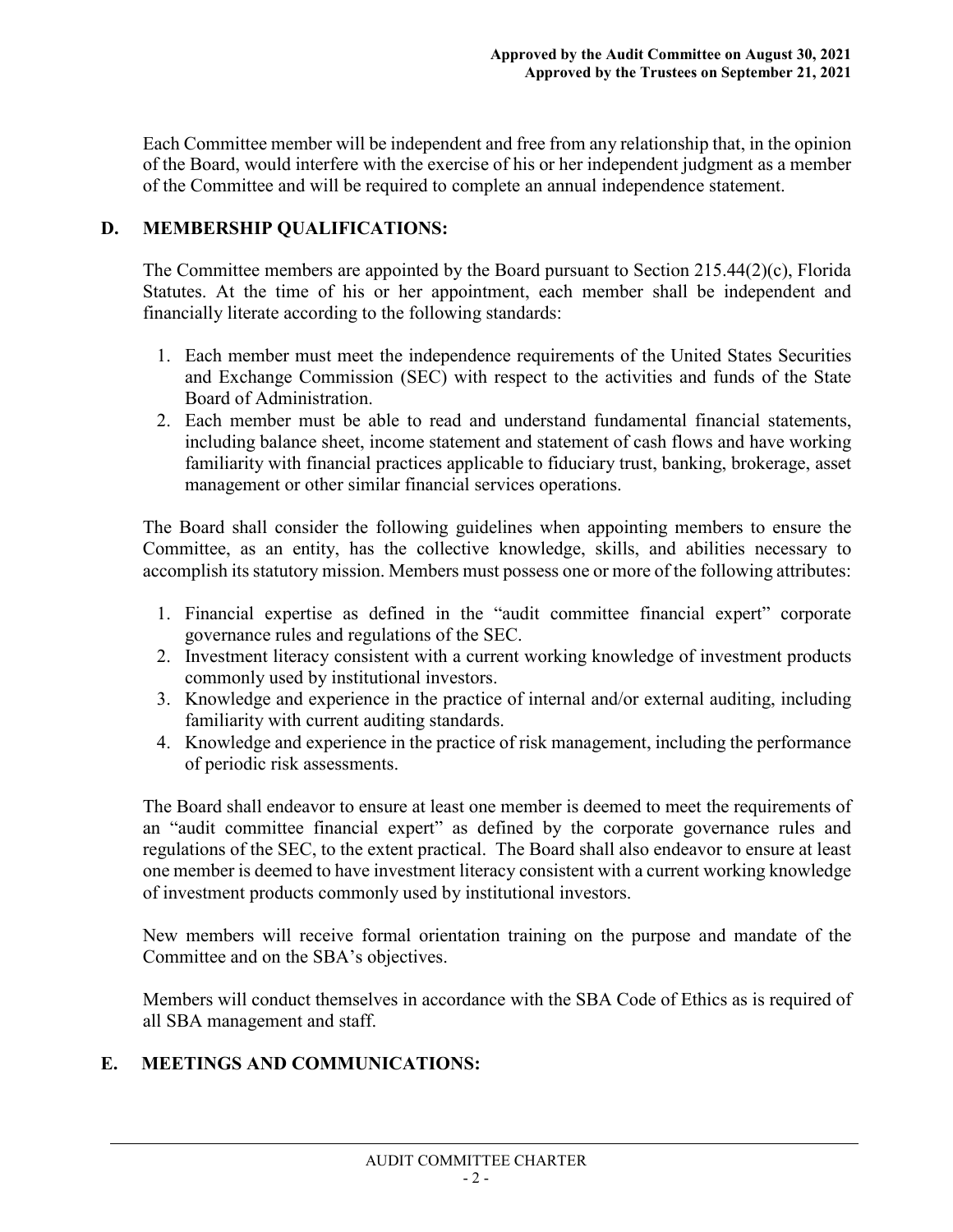The Committee shall meet four (4) times annually, or more frequently as deemed necessary by the Committee. All Committee members are expected to attend each meeting in person or via teleconference or video conference. The Committee may not conduct any meeting with fewer than two (2) members present, and approval and/or action on any item by two (2) or more members of the Committee shall constitute approval and/or action on any item by the Committee. The Committee may ask members of the SBA management or others to attend meetings and provide pertinent information as necessary. The CAE, in conjunction with the Committee chair and the Executive Director & CIO, will ensure that meeting agendas and appropriate briefing materials are prepared and provided in advance to the Committee and SBA management. Minutes of all Committee meetings will be prepared and approved.

The Committee is subject to Florida's Government in the Sunshine Law (Sunshine Law) as set forth in Chapter 286, Florida Statutes. The Sunshine Law extends to all discussions and deliberations as well as any formal action taken by the Committee. The law is applicable to any gathering, whether formal or casual, of two or more members of the Committee to discuss some matter on which foreseeable action will be taken. Reasonable public notice must be given for all such gatherings. In the event any meeting or portion thereof would reveal information that specifically is made exempt under the Sunshine Law, the Committee either may hold a separate closed meeting to discuss the exempted information or the Committee can close the portion of the publicly noticed meeting in which the exempted information is discussed but will notify the public of such closed meeting in a manner advised by the SBA's General Counsel (or his or her designee). The Committee will make an audio or other recording in the manner advised by the SBA's General Counsel (or his or her designee) of all or any portion of a meeting that is closed because of such exemption.

## **F. REPORTING RESPONSIBILITIES:**

The Committee shall report periodically, but no less than quarterly, to the Board and the Executive Director & CIO of the SBA regarding the Committee activities, issues, and recommendations.

## **G. DUTIES AND RESPONSIBILITIES:**

The primary duties and responsibilities of the Committee are to:

## **1. Financial Reporting**

- Review the annual financial statements of all Trust Funds required to be audited and any certification, report, opinion, or review rendered by internal or external auditors.
- Inquire as to the external auditors' independent qualitative judgments about the appropriateness, not just the acceptability, of the accounting principles and clarity of financial disclosures practices used or proposed to be adopted by SBA.
- Inquire as to the external auditors' views about whether management's choices of accounting principles are conservative, moderate or aggressive from the perspective of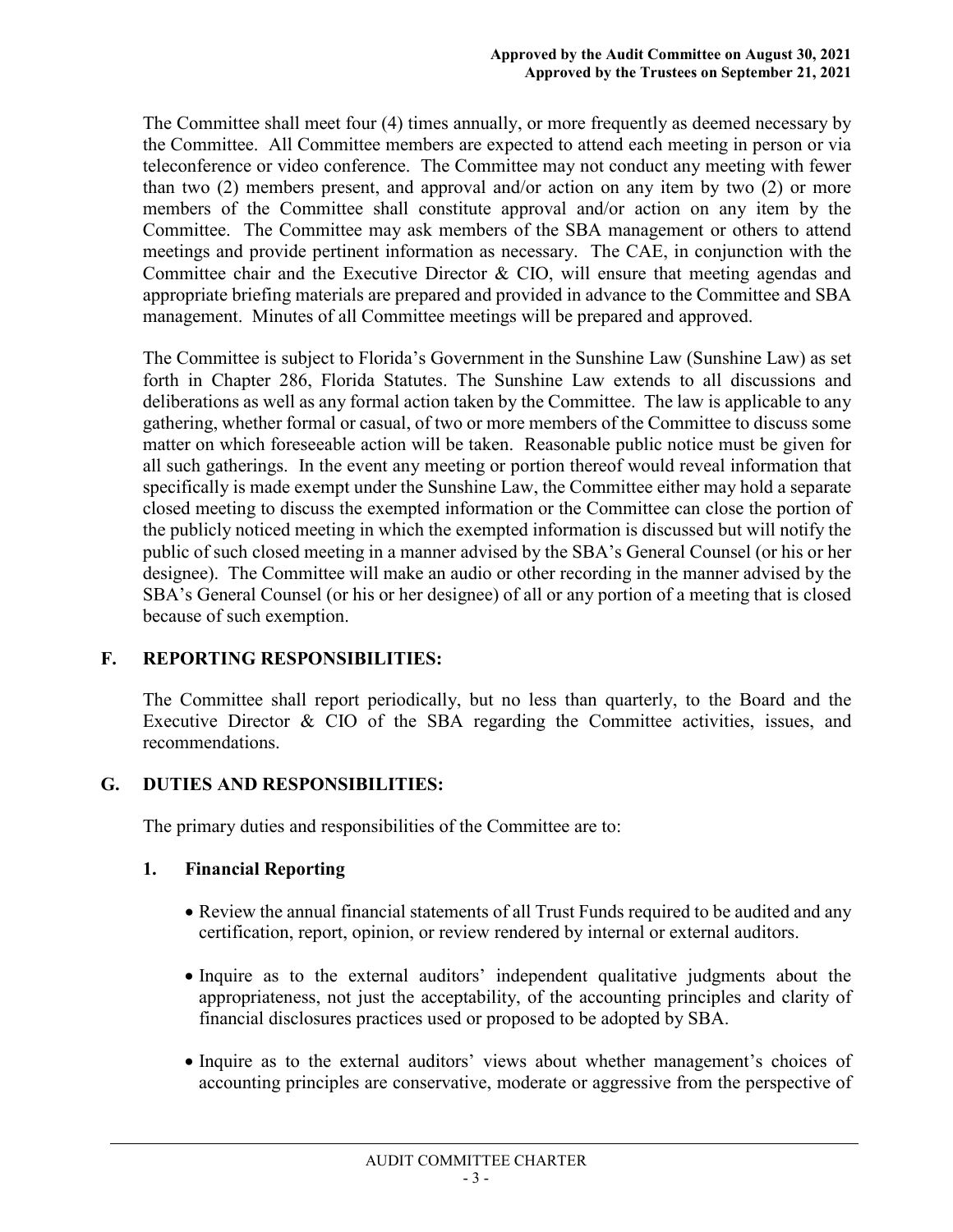income, asset and liability recognition, and whether those principles are common practices or a minority practice.

• Review, in consultation with the external auditors and the CAE, the integrity of SBA's financial reporting processes.

## **2. Internal Controls and Risk Assessment**

- Review OIA, Enterprise Risk Management (ERM) or external evaluation of the effectiveness of the SBA's process for assessing significant risks or exposures and the steps management has taken to monitor and control such risks, including internal controls.
- Review significant findings and recommendations of the auditors (internal and external) with management's responses, including the timetable for implementation of recommendations to correct weaknesses in the internal controls.
- Review with the independent auditors, CAE and financial and accounting personnel, the adequacy and effectiveness of the accounting and financial controls of the SBA and review any significant recommendations for the improvement of such internal control procedures or particular areas where more effective controls or procedures are desirable.

# **3. Compliance**

- Review OIA or external provider's evaluation of the effectiveness of the system for ensuring compliance with laws, rules, regulations, policies, and procedures and the results of management's investigation and follow-up of any instances of noncompliance.
- Review the findings of any examinations by regulatory agencies.
- Review information from management, legal counsel, and the Chief Risk & Compliance Officer (CRCO) regarding compliance matters.
- Review reports on compliance activities from the CRCO.
- Review the results of the externally commissioned governance, risk and compliance review as it pertains to compliance activities.

# **4. Enterprise Risk Management**

- Review the SBA's risk profile.
- Review quarterly reports on enterprise risk management activities from the CRCO.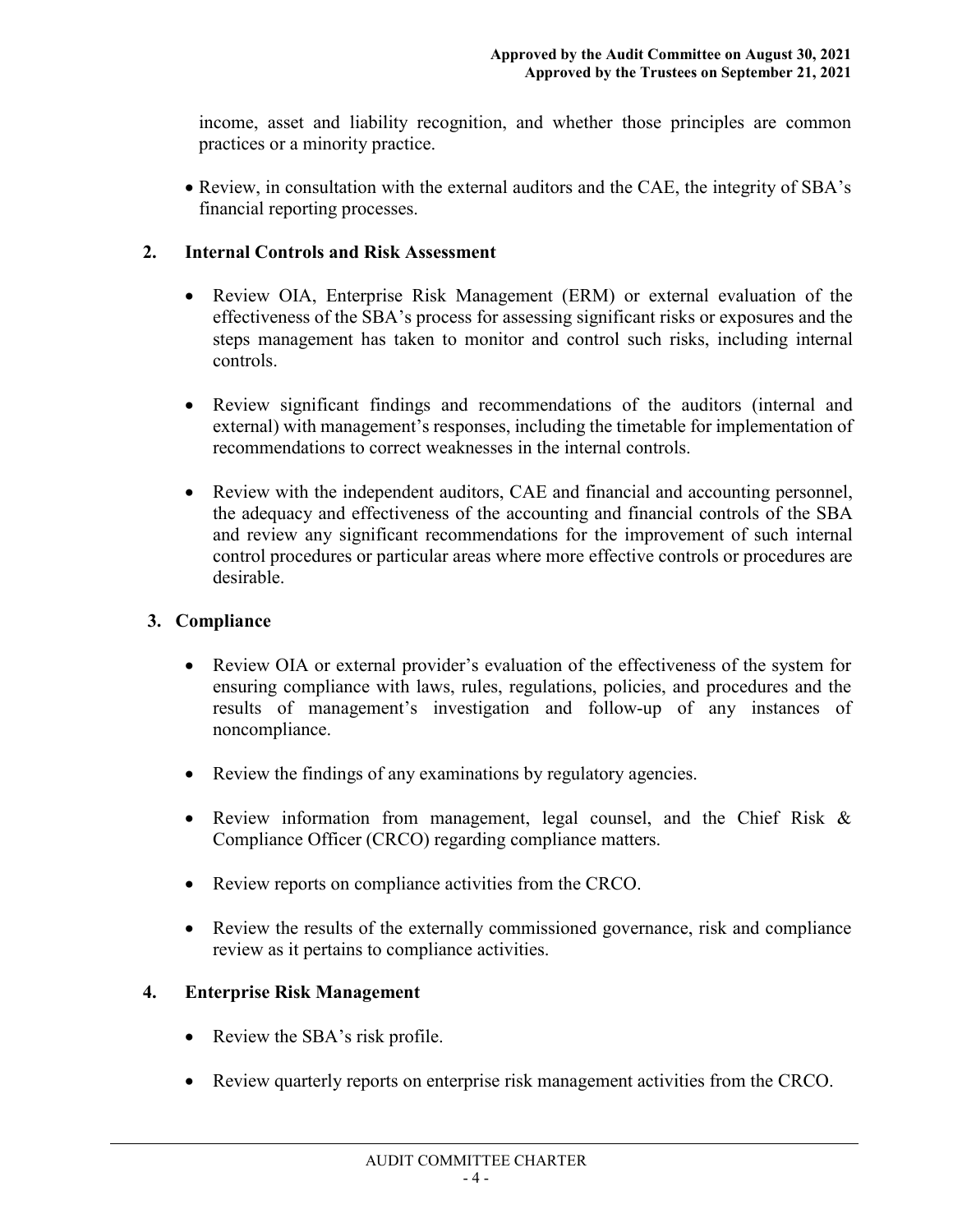- Review significant risk exposures and control issues, including fraud risks, governance issues, and other matters as needed.
- Review and provide advice on the risk management processes established and maintained by management and the procedures in place to ensure that they are operating as intended.
- Review the results of the externally commissioned governance, risk and compliance review as it pertains to enterprise risk management activities,.

# **5. Internal Audit**

- Review and approve annually, in consultation with the Executive Director  $& CIO$  and the CAE, the OIA Charter, annual audit plan, budget, staffing, and organizational structure of the internal audit department. Confirm and assure the independence and objectivity of the OIA.
- Receive internal audit reports and a progress report on the approved annual audit plan on a periodic basis.
- Assist the Board in decisions regarding the appointment and removal of the CAE.
- Review periodic internal and no less frequently than every five years self-assessment with independent external validation of quality assurance reviews required by the Standards.
- Inquire of the CAE whether any internal audit engagements or non-audit engagements have been completed but not reported to the Committee; if so, inquire whether any matters of significance arose from such work.
- Obtain reasonable assurance that management has acted on the results and recommendations of internal and external audit engagements, the Committee will regularly review reports on the progress of implementing approved management action plans and audit recommendations resulting from completed audit engagements.

## **6. External Audit**

- Search, select, and engage external audit firms by approving:
	- o Scope of work for competitive solicitations
	- o Selection process
	- o External audit firms selected by the evaluation team chaired by the CAE or the CAE's designee)